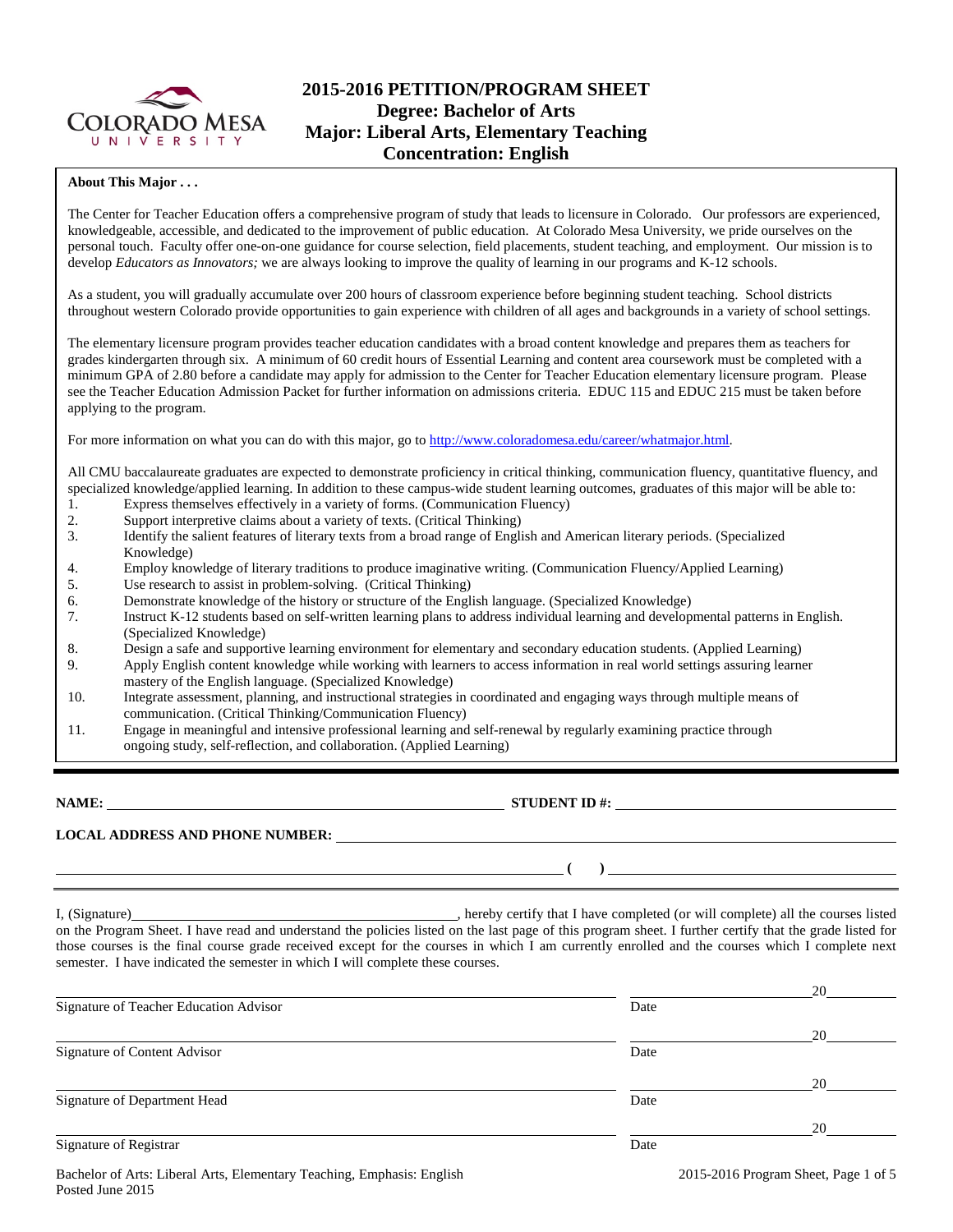## **DEGREE REQUIREMENTS:**

- 125-126 semester hours total (Students must complete a minin of 30 of the last 60 hours of credit at CMU, with at least 15 semester hours in major discipline courses numbered 300 or higher).
- 40 upper division credits (A minimum of 15 taken at the 300-4 course levels within the major at CMU).
- 2.80 cumulative GPA or higher in all CMU coursework
- 2.80 cumulative GPA or higher in coursework toward the major content area
- A cumulative grade point average of 2.8 or higher must be maintained for content courses-and overall GPA. A grade of B better is required for all EDUC courses.
- Pre-collegiate courses (usually numbered below 100) cannot b used for graduation.
- A student must follow the CMU graduation requirements either from 1) the program sheet for the major in effect at the time the student officially declares a major; or 2) a program sheet for the major approved for a year subsequent to the year during which student officially declares the major and is approved for the student by the Department Head. Because a program may have requirements specific to the degree, the student should check w the faculty advisor for additional criteria. It is the student's responsibility to be aware of, and follow, all requirements for degree being pursued. Any exceptions or substitutions must b approved by the student's faculty advisor and Department Hea
- Foreign language proficiency must be demonstrated by high se course work (2 years), college coursework (2 semesters), or competency testing.
- When filling out the program sheet a course can be used only
- See the "Undergraduate Graduation Requirements" in the catalogue of the  $\alpha$ for additional graduation information.
- Students must PASS the PLACE or PRAXIS II exam in the co area prior to beginning the internship. Also, ALL other course toward the degree must be successfully completed prior to the internship.
- A grade of C or better must be earned in all required courses, unless otherwise stated.
- Essential Learning Capstone should be completed between 45 75 hours.
- See the "Undergraduate Graduation Requirements" in the catalog at the "Undergraduate Graduation Requirements" in the catalog for additional graduation information.

**ESSENTIAL LEARNING REQUIREMENTS** (31 semester hours): See the current catalog for a list of courses that fulfill the requirement below. If a course is an Essential Learning option and a requirement your major, you must use it to fulfill the major requirement and ma different selection for the Essential Learning requirement.<br>Course No Title Sem.hrs Gra Sem.hrs Grade Tern **English** (6 semester hours, must receive a grade of "B" or better and must be completed by the time the student has 60 semester hours.) ENGL 111 English Composition 3 \_\_\_\_\_ \_\_\_\_\_\_ ENGL 112 English Composition 3 \_\_\_\_\_ \_\_\_\_\_\_ **Math MATH 205 (3 semester hours) Must be taken after MATH** 

Must receive a grade of "C" or better, must be completed by the tir student has 60 semester hours.  $MATH$  205 Elements of Mathematics  $II$  3

|              | Livinghts of hadnomation <b>if</b>                            |
|--------------|---------------------------------------------------------------|
|              | <b>Humanities</b> (3 semester hours)                          |
| $ENGL^*$     |                                                               |
|              | *Chosen from 131, 132, 150, 222, 231, 232, 254, 255, 261, 262 |
|              |                                                               |
|              | <b>Social and Behavioral Sciences</b> (6 semester hours)      |
| $*$ PSYC 233 | Human Growth & Development 3                                  |
| GEOG 103     | World Regional Geography                                      |
|              |                                                               |

| UEUU 103                   | world Regional Geography |  |  |  |
|----------------------------|--------------------------|--|--|--|
| *Must earn a "B" or higher |                          |  |  |  |

|                          | Course No Title         |                                                                           |        | Sem.hrs Grade Term/Trns                               |  |  |
|--------------------------|-------------------------|---------------------------------------------------------------------------|--------|-------------------------------------------------------|--|--|
| num                      |                         | Fine Arts (3 semester hours)                                              |        |                                                       |  |  |
| 400                      | <b>HIST 131</b>         | <b>History</b> (3 semester hours)<br><b>United States History</b>         | 3      |                                                       |  |  |
| or                       |                         | <b>Natural Sciences</b> (7 semester hours, one course must include a lab) |        |                                                       |  |  |
|                          | BIOL 101<br>BIOL 101L   | General Human Biology<br>General Human Biology Lab                        | 3<br>1 |                                                       |  |  |
|                          | <b>PHYS 100</b>         | Concepts of Physics                                                       | 3      |                                                       |  |  |
| 3 or                     | <b>OR</b>               |                                                                           |        |                                                       |  |  |
| эe                       |                         | PHYS 105/105L Physics by Inquiry and Lab                                  | -3     |                                                       |  |  |
| er                       |                         | <b>WELLNESS REQUIREMENT</b> (2 semester hours)                            |        |                                                       |  |  |
| ıe                       | KINE 100                | <b>Health and Wellness</b>                                                | 1      |                                                       |  |  |
| he                       |                         |                                                                           | 1      |                                                       |  |  |
| h the                    |                         |                                                                           |        |                                                       |  |  |
| udent                    |                         | <b>ESSENTIAL LEARNING CAPSTONE</b> (4 semester hours)                     |        |                                                       |  |  |
|                          | <b>ESSL 290</b>         | <b>Maverick Milestone</b>                                                 |        |                                                       |  |  |
| with                     |                         | (see English $&$ math pre-reqs) 3                                         |        |                                                       |  |  |
|                          | <b>ESSL 200</b>         | Essential Speech (co-requisite) 1                                         |        |                                                       |  |  |
| the                      |                         | <b>MAJOR REQUIREMENTS : LIBERAL ARTS CORE</b>                             |        |                                                       |  |  |
| œ                        | (36 semester hours)     |                                                                           |        |                                                       |  |  |
| ad.                      |                         | <b>Literacy:</b> (9 semester hours)                                       |        |                                                       |  |  |
| chool                    | ENGL 240                | Children's Literature                                                     | 3      |                                                       |  |  |
|                          | ENGL 245                | <b>Imaginative Writing</b>                                                | 3      |                                                       |  |  |
|                          | ENGL 343                | Language Systems and                                                      |        |                                                       |  |  |
| once.<br>alog            |                         | <b>Linguistic Diversity</b>                                               | 3      |                                                       |  |  |
|                          |                         |                                                                           |        |                                                       |  |  |
| ontent                   |                         | <b>Mathematics:</b> (6 semester hours)                                    |        |                                                       |  |  |
| ework                    |                         | *MATH 105 Elements of Mathematics I                                       | 3      |                                                       |  |  |
|                          | MATH 301                | Math for Elementary Teachers                                              | 3      |                                                       |  |  |
|                          |                         | * Must earn a "C" or higher                                               |        |                                                       |  |  |
|                          |                         | <b>Kinesiology:</b> (3 semester hours)                                    |        |                                                       |  |  |
| i and                    | <b>KINE 321</b>         | Physical Activity and Health in the                                       |        |                                                       |  |  |
|                          | Classroom               |                                                                           | 3      |                                                       |  |  |
| alog                     |                         |                                                                           |        |                                                       |  |  |
|                          |                         | <b>Social Sciences:</b> (9 semester hours)                                |        |                                                       |  |  |
| $\overline{\text{rs}}$ : |                         | POLS 101 American Government                                              | 3      |                                                       |  |  |
| ents                     | ECON 201                | Principles of Macroeconomics                                              | 3      | $\overline{\phantom{a}}$ and $\overline{\phantom{a}}$ |  |  |
| nt for                   | <b>HIST 225</b>         | History of Colorado                                                       | 3      |                                                       |  |  |
| ıke a                    |                         |                                                                           |        |                                                       |  |  |
|                          |                         | <b>Science:</b> (6 semester hours)                                        |        |                                                       |  |  |
| n/Trns                   | CHEM 100                | Chemistry and Society                                                     | 3      |                                                       |  |  |
| ıd                       | <b>GEOL 100</b>         | Survey of Earth Science                                                   | 3      |                                                       |  |  |
|                          | Art: (3 semester hours) |                                                                           |        |                                                       |  |  |
|                          | ARTD 410*               | Elementary Art Ed Methods                                                 | 3      |                                                       |  |  |
|                          |                         | *Prerequisites: EDUC 115, EDUC 215, EDUC 341, EDUC 343 (all with          |        |                                                       |  |  |
| 105.                     | grades B or better)     |                                                                           |        |                                                       |  |  |
| ne the                   |                         |                                                                           |        |                                                       |  |  |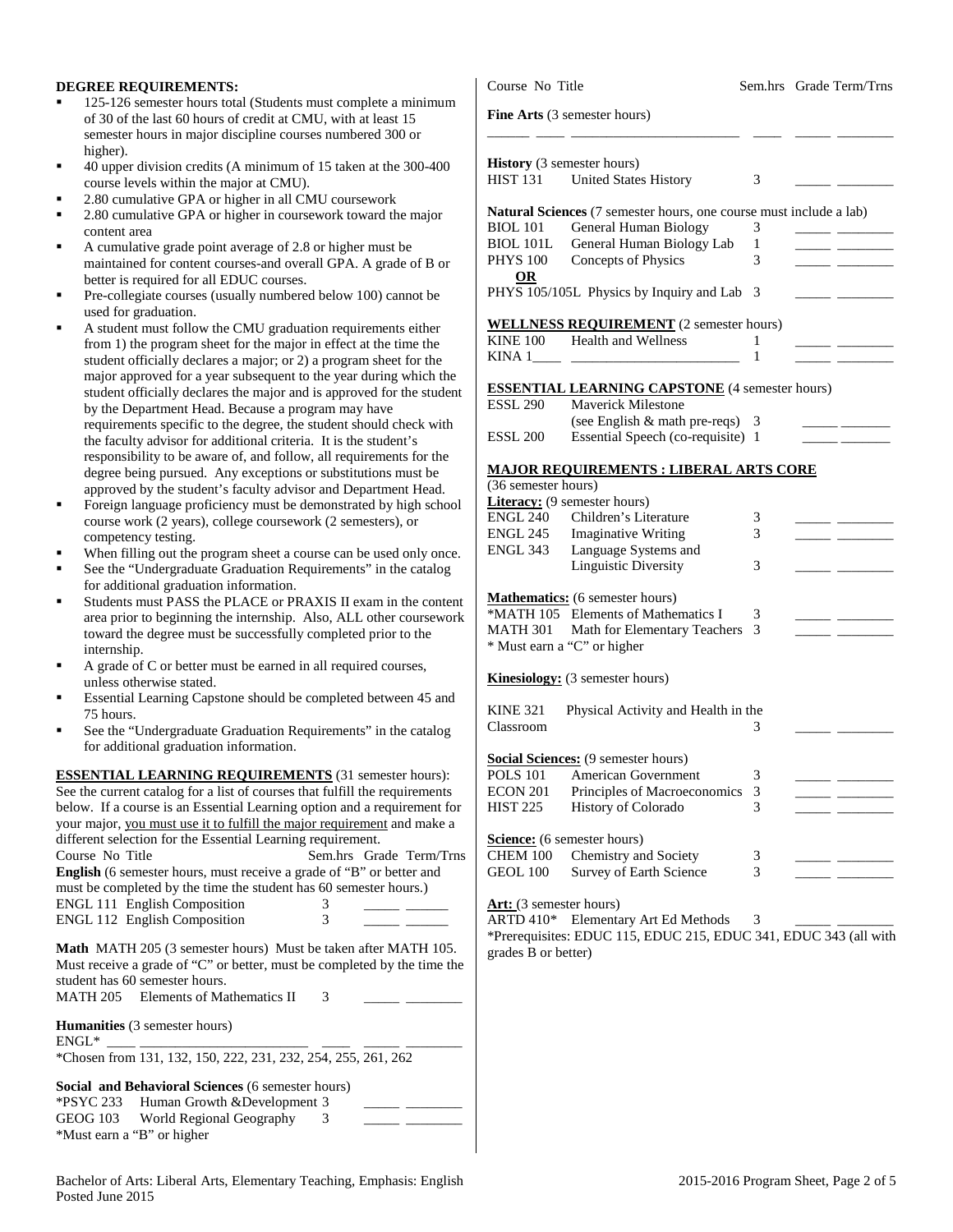| Course No                          | Title                                                                                                                                                                                            | Sem.hrs Grade Term/Trns | ENGL FOR THE STATE OF THE STATE OF THE STATE OF THE STATE OF THE STATE OF THE STATE OF THE STATE OF THE STATE O<br>ENGL<br>Course No Title | Sem.hrs | Grade Term/Trns |
|------------------------------------|--------------------------------------------------------------------------------------------------------------------------------------------------------------------------------------------------|-------------------------|--------------------------------------------------------------------------------------------------------------------------------------------|---------|-----------------|
|                                    | <b>ENGLISH CONTENT AREA</b> (15 semester hours)                                                                                                                                                  |                         |                                                                                                                                            |         |                 |
| <b>Required Courses:</b>           |                                                                                                                                                                                                  |                         |                                                                                                                                            |         |                 |
|                                    | <b>English 210 (3 semester hours), English 451 (3 semester hours) in</b>                                                                                                                         |                         | Upper Division English Electives: (3 semester hours)                                                                                       |         |                 |
|                                    | addition to 9 Upper Division Semester Hours from choices below:                                                                                                                                  |                         |                                                                                                                                            |         |                 |
| <b>ENGL 210</b><br><b>ENGL 451</b> | Introduction to Literary Studies 3<br>Structure of the English<br>Language<br>Upper Division Literature (6 semester hours) Choose two courses from<br>Upper Division Literature Electives below. | 3                       | Choose any two 300 or 400 English courses                                                                                                  |         |                 |

## **Upper Division English Electives:** (3 semester hours)

Consult catalog and English advisor concerning prerequisites for upper division courses.

### **Elementary Education Requirements** (-38 semester hours – 840 Field Experience Hours)

**Program Requirements:** ENGL 111, ENGL 112, , PSYC 233, EDUC 115, EDUC 215 (all with a grade of B or better), and MATH 105 with grade of C or better and formal acceptance into the Teacher Education Program.

| <b>EDUC</b> 115     | What It Means to be a Teacher 1 |    |  | 8 Field Experience Hours   |
|---------------------|---------------------------------|----|--|----------------------------|
| <b>EDUC 215</b>     | Teaching as a Profession        |    |  | 12 Field Experience Hours  |
| EDUC <sub>341</sub> | Pedagogy & Assessment:          |    |  |                            |
|                     | K-6/Elementary                  | 3  |  | 20 Field Experience Hours  |
| EDUC <sub>343</sub> | <b>Teaching to Diversity</b>    |    |  | 20 Field Experience Hours  |
| EDUC <sub>374</sub> | Exceptional and ELL             | 3  |  |                            |
| EDUC <sub>378</sub> | Technology for K-12 Educators 1 |    |  |                            |
| EDUC <sub>441</sub> | Methods of Teaching Lang.       |    |  |                            |
|                     | & Literacy: EL                  | 6  |  | 60 Field Experience Hours  |
| EDUC <sub>451</sub> | Methods of Teaching Math:       |    |  |                            |
|                     | EC/EL                           | 3  |  | 60 Field Experience Hours  |
| EDUC <sub>461</sub> | Methods of Teaching Science     |    |  |                            |
|                     | & Social Science: EC/EL         | 3  |  | 60 Field Experience Hours  |
| EDUC <sub>471</sub> | <b>Educational Assessment</b>   |    |  |                            |
| EDUC <sub>475</sub> | Classroom Management            |    |  |                            |
| EDUC 499C           | Teaching Internship/Colloq.:    |    |  |                            |
|                     | EL.                             | 12 |  | 600 Field Experience Hours |
|                     |                                 |    |  |                            |

# **\*\*All EDUC prefix courses listed above must be completed with a grade of B or better to progress through the program sequence.**

## **UPPER DIVISION LITERATURE:** (6 semester hours) Chosen from:

ENGL 301 Classical Greek and Latin Literature (3)

- ENGL 311 English Medieval Literature (3)
- ENGL 313 English Renaissance Literature (3)
- ENGL 314 American Literature to 1830 (3)
- ENGL 315 American Literature 1830-1870 (3)
- ENGL 316 American Literature 1870-1900 (3)
- ENGL 330 Women in World Thought and Literature (3)
- ENGL 335 The Bible as Literature (3)

ENGL 355 Shakespeare (3) ENGL 365 Literature for Young Adults (3) ENGL 370 Major Author (3) ENGL 435 American Literature 1900-1945 (3) ENGL 436 American Literature 1945-Present (3) ENGL 438 Ethnic Experiences in U.S. Literature (3) ENGL 440 History of the English Language (3) ENGL 470 18th Century British Literature (3) ENGL 471 British Romanticism (3) ENGL 475 Victorian Literature (3) ENGL 478 20<sup>th</sup> Century British Literature (3)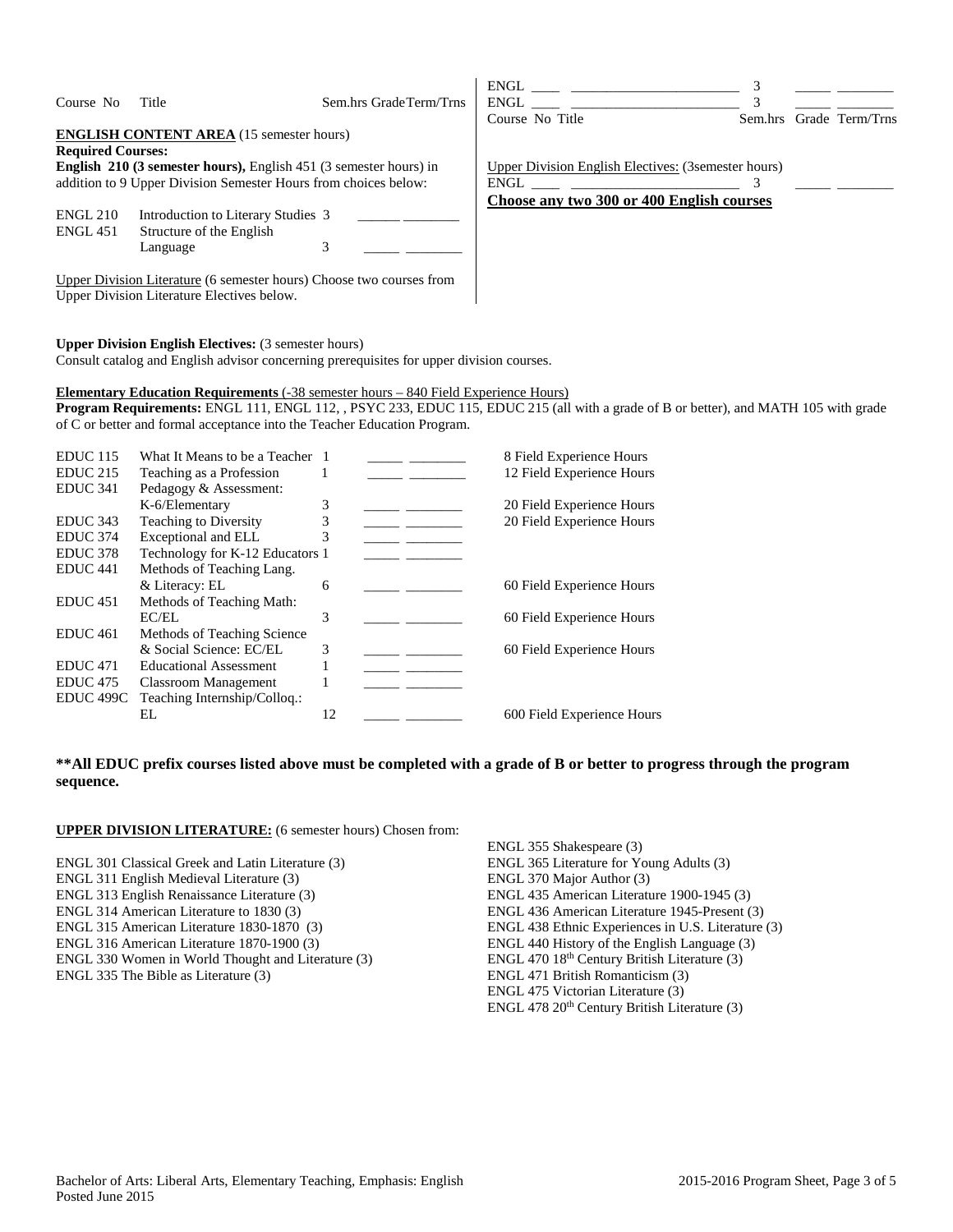# **SUGGESTED COURSE SEQUENCING FOR A MAJOR IN LIBERAL ARTS ENGLISH – LEADING TO ELEMENTARY TEACHER LICENSURE**

This is a recommended sequence of course work. Certain courses may have prerequisites or are only offered during the Fall or Spring semesters. It is the student's responsibility to meet with the assigned advisor and check the 2 year course matrix on the Colorado Mesa website for course availability.

# **FRESHMAN YEAR**

| <b>Fall Semester</b>      |                              | <b>Hours</b>          | <b>Spring Semester</b> |                               | <b>Hours</b> |
|---------------------------|------------------------------|-----------------------|------------------------|-------------------------------|--------------|
| ENGL 111                  | <b>English Composition</b>   |                       | <b>ENGL 112</b>        | <b>English Composition</b>    |              |
| <b>Essential Learning</b> | Fine Arts                    | 3                     | <b>KINE 100</b>        | Health and Wellness           |              |
| <b>HIST 131</b>           | <b>United States History</b> | 3                     | <b>ENGL 245</b>        | <b>Imaginative Writing</b>    |              |
| <b>POLS</b> 101           | American Government          | 3                     | <b>CHEM 100</b>        | Chemistry and Society         |              |
| <b>PHYS 100</b>           | Concepts of Physics          | 3                     | GEOL 100               | Survey of Earth Science       |              |
| OR.                       |                              |                       | <b>GEOG 103</b>        | World Regional Geography      |              |
| <b>PHYS 105</b>           | Physics by Inquiry           | $\overline{2}$        | $EDUC 115*$            | What It Means to be a Teacher |              |
| <b>AND</b>                |                              |                       |                        |                               | 17           |
| <b>PHYS 105L</b>          | Physics by Inquiry Lab       |                       |                        |                               |              |
| <b>KINA</b>               | Activity                     | $\mathbf{I}$          |                        |                               |              |
|                           |                              | 16                    |                        |                               |              |
|                           |                              | <b>COPHOMORE VEAR</b> |                        |                               |              |

#### **SOPHOMORE YEAR**  $\mathbf{I}$

| <b>Fall Semester</b> |                                        | <b>Hours</b>   | <b>Spring Semester</b> |                            | <b>Hours</b>  |
|----------------------|----------------------------------------|----------------|------------------------|----------------------------|---------------|
| <b>BIOL</b> 101      | General Human Biology                  |                | <b>ENGL 240</b>        | Children's Literature      | $\mathcal{E}$ |
| <b>BIOL 101L</b>     | General Human Biology Lab              |                | <b>HIST 225</b>        | <b>History of Colorado</b> | 3             |
| <b>PSYC 233</b>      | Human Growth and Development           |                | <b>ESSL 290</b>        | <b>Maverick Milestone</b>  | 3             |
| <b>MATH 105</b>      | Elements of Mathematics I              |                | <b>ESSL 200</b>        | <b>Essential Speech</b>    |               |
| ECON 201             | Principles of Macroeconomics           |                | <b>MATH 205</b>        | Elements of Mathematics II | 3             |
|                      | Essential Learning Humanities (ENGL__) | $\mathfrak{I}$ | <b>ENGL 210</b>        | Intro to Literary Studies  | 3             |
|                      |                                        | 16             | EDUC $215*$            | Teaching as a Profession   |               |

# **JUNIOR YEAR**

| <b>Fall Semester</b> |                                                        | <b>Hours</b> | <b>Spring Semester</b> |                                              | <b>Hours</b>   |
|----------------------|--------------------------------------------------------|--------------|------------------------|----------------------------------------------|----------------|
| <b>EDUC 341</b>      | Pedagogy and Assessment: Elementary                    |              | EDUC <sub>374</sub>    | Exceptional and ELL                          |                |
| EDUC 343             | <b>Teaching to Diversity</b>                           |              | EDUC <sub>378</sub>    | Technology for K-12 Educators                |                |
| <b>ENGL 343</b>      | Language Systems/Linguistic Diversity                  |              | <b>MATH 301</b>        | Mathematics for Elementary Teachers          | $\mathcal{E}$  |
|                      | KINE 321 Physical Activity and Health in the Classroom |              | ARTD 410               | <b>Elementary Art Methods</b>                |                |
|                      | <b>English Content Course Upper Division</b>           |              |                        | <b>English Content Course Upper Division</b> |                |
|                      | <b>English Content Course Upper Division</b>           |              | <b>ENGL 451</b>        | Structure of the English Language            | $\overline{3}$ |
|                      |                                                        | 18           |                        |                                              | 16             |
|                      |                                                        |              |                        |                                              |                |

\*Must be taken prior to acceptance into the Center for Teacher Education. Offered in summer, fall and spring semesters. \*\***Recommendation** that all English coursework be completed by the end of the student's junior year.

# **SENIOR YEAR**

| <b>Fall Semester</b> | <b>Hours</b>                             |     |
|----------------------|------------------------------------------|-----|
| EDUC 441             | Meth. of Teaching Language/Literature    | h   |
| EDUC 451             | Methods of Teaching Math                 |     |
| EDUC 461             | Meth. of Teaching Science/Social Studies | - 3 |
| EDUC <sub>471</sub>  | Educational Assessment for K-12          |     |
|                      |                                          |     |

| <b>Spring Semester</b> | <b>Hours</b>                               |  |
|------------------------|--------------------------------------------|--|
| EDUC 499C              | Teaching Internship/Colloq.: Elementary 12 |  |
| EDUC 475               | Classroom Management for K-12              |  |
|                        |                                            |  |

17